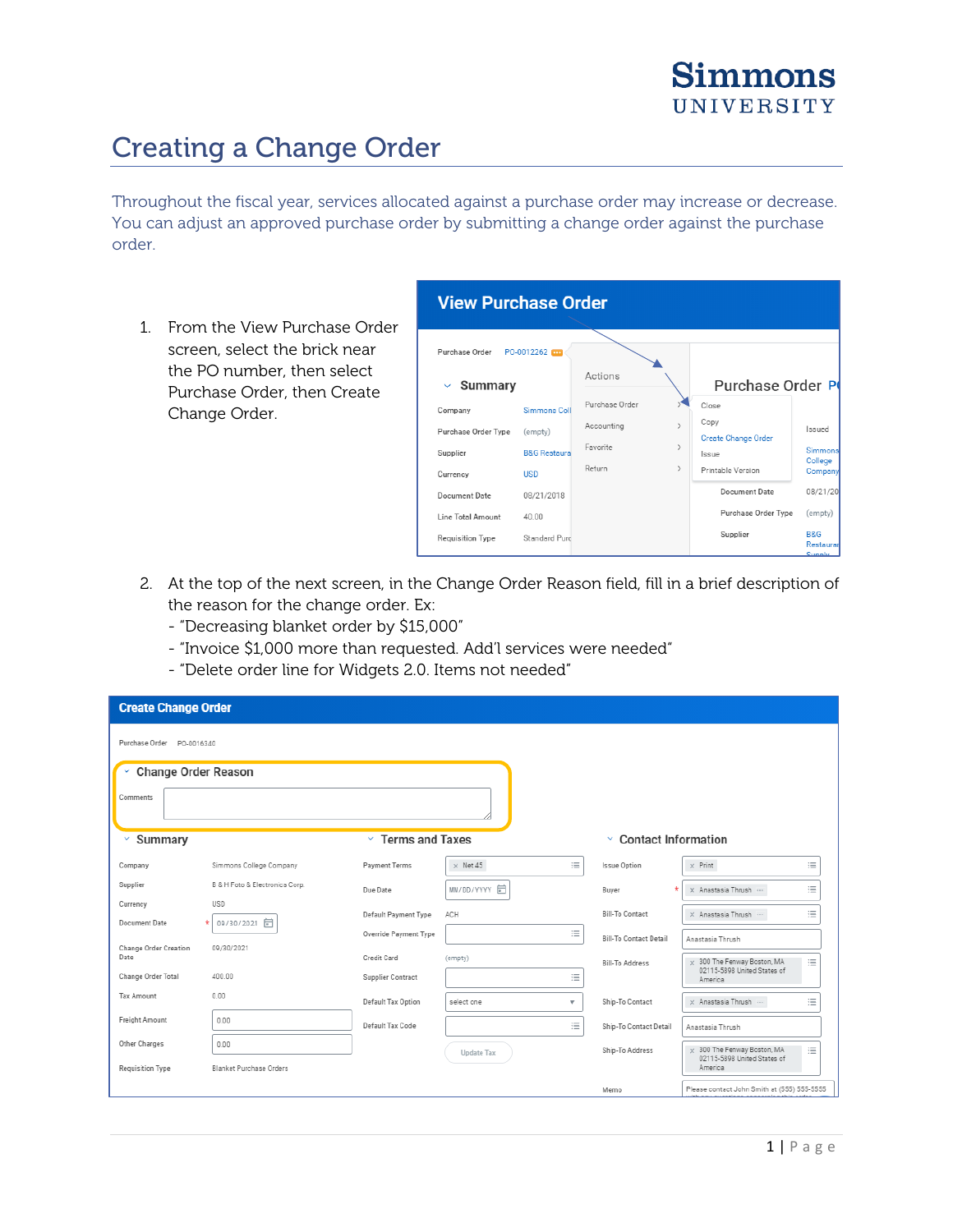3. Scroll down to edit the lines of the purchase order by first selecting the type of line you are needing to edit. For goods, select Goods Lines; for services, select Service Lines.

| Goods Lines | Service Lines | Тах | Retention Terms | Prepaid Details | Attachments |
|-------------|---------------|-----|-----------------|-----------------|-------------|
|             |               |     |                 |                 |             |

- 4. On the related line, enter changes to total quantity, total amount, or unit cost. The amounts enter should reflect the NEW amount/quantity/unit cost, not the difference between the original and adjusted. (See page 2 for more detail, if needed)
- 5. If applicable, select Attachments to add any new documentation related to the change order for your approvers to review:

| Goods Lines        | Service Lines | Tax Retention Terms Prepaid Details | Attachments |
|--------------------|---------------|-------------------------------------|-------------|
| <b>Attachments</b> |               |                                     |             |
|                    |               |                                     |             |
|                    |               |                                     |             |
|                    | <b>Submit</b> |                                     |             |

Once submitted, your change order will go through an approval process. The requestor will receive notification from Workday when approvals are complete and Purchasing will issue the change order.